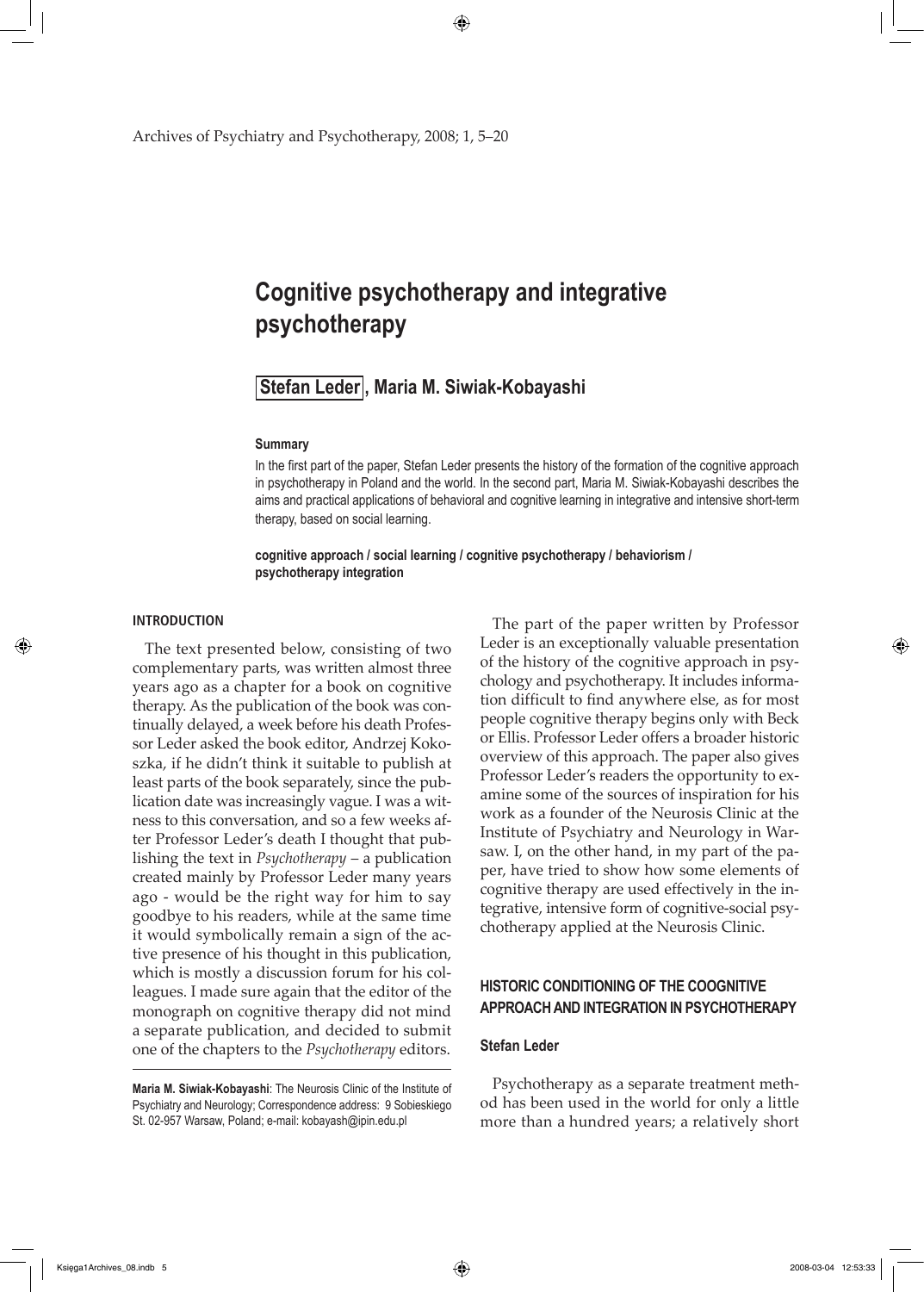period, especially against the background of the long history of medical science. The beginnings of systematic theory and clinical practice were dominated by psychoanalysis, widespread at the turn of the 19<sup>th</sup> and 20<sup>th</sup> centuries, and in the first decades of the  $20<sup>th</sup>$  century. In Poland, before World War II, psychotherapy as a separate specialist treatment method was not particularly popular. Moreover, a lot of the psychiatric personnel were killed during the war and the Nazi occupation, which was one of the hindering factors in the development of psychotherapy. In fact, during the war, almost all links were severed with contemporary thought in psychotherapy and replaced with shallow and simplified interpretations of Pavlov's theory. A few psychiatrists continued to popularize and teach psychotherapy, amongst them such academic teachers as Tadeusz Bilikiewicz, Stanisław Cwynar, Adrian Demianowski and Kazimierz Dąbrowski, while individual psychotherapy was practiced by Dr. Zofia Szymańska, Dr. Mazur and Dr. Zajączkowski.

It was only in the mid 1950s that the first centers using psychotherapy as their basic treatment of neurosis were founded. At the same time, some of the clinics and psychiatric hospitals applied various forms of psychotherapy in support of medical treatment. It is not an easy task to summarize the theoretical background of the therapy practiced in those and other centers during that period, e.g. the team in *Rasztów* along with other individual psychotherapists, who worked in the 1950s, borrowed from the psychoanalytical and psychodynamic concepts, while the psychiatric team in *Klinika Krakowska* (Professor A. Kępiński) referred to eclectic theories. In the Neurosis Ward of the Psychoneurological Institute, where the first efforts to practice group therapy in the psychiatric clinic were undertaken (Leder, Wolska), further research and work was carried out gradually to create a theoretical model identified as eclectic, but based on the principle that psychotherapy with non-psychotic patients is a learning and overlearning process, aimed at changes of attitudes, improvement of skills in solving internal and external conflicts and an increase of the ability to function well in social roles. In their clinical practice, the authors of this program referred to a few concepts well known in the literature, such as:

- the theory and practice of P. Dubois  $[1]$  in psychiatry handbooks referred to as the creator of the persuasion method effective in the treatment of psychoneurosis,
- psychagogics A. Kronfeld [2]
- the views of J. Frank presented synthetically in "Persuasion and healing" [3]
- psychogenetic therapy of W.N. Miasiszczew [4],
- the attitudes concepts of G. Allport [5],
- research into characteristics of group dynamics in K. Lewin's school
- Pavlov's concepts of increased neurological activity and the role of secondary signal system.

At the time, we thought that influencing a person's psyche through verbal and non-verbal signals was a common element of these concepts; in treatment, the psyche of a suffering and helpless patient is looking for help, relief, support from a "healer" attributed with authority, knowledge, competence and social status. A healer provides the desired support himself or with the aid of a group of people, addressing the emotions, consciousness and behavior of the person in need, which are often altered and made ill through the impact of a whole array of factors: biological and psychological but also social and cultural. These factors shape the individual personality traits of a person, making each person's perceptions, emotional life, and responses to difficult situations such as illness, suffering, danger, chaos or loss of control different. A "healer" provides help by identifying the illness, explaining the reasons behind it, and offering potential for change and healing. He recommends treatment and specific procedures, including medication. He addresses the patient's consciousness, his or her mind and reason, based on the principle that they are decisive factors determining personal actions, emotions and feelings.

In general, most of the psychiatry handbooks mention S. Freud and P. Dubois as the founders of the first coherent theoretical concepts in psychotherapy at the turn of the  $19<sup>th</sup>$  and  $20<sup>th</sup>$  centuries. It seems that the latter was particularly important in the formulation of subsequent cognitive theories.

It is worth quoting a few of Dubois' thoughts. He was a general practitioner and a professor of neurology in Brno and, amongst many oth-

Archives of Psychiatry and Psychotherapy, 2008; 1 : 5–20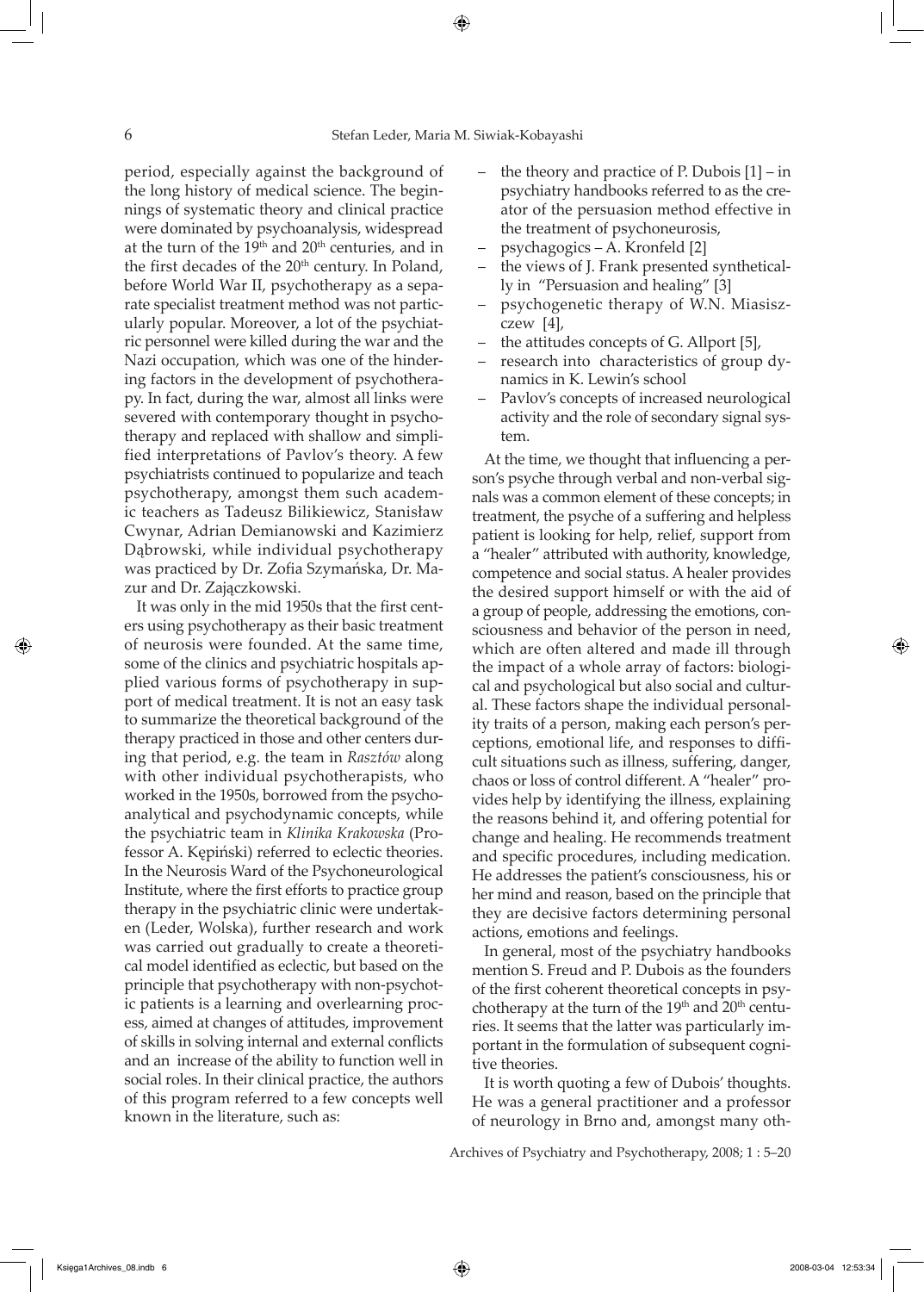er publications, the author of a very popular medical book published before World War I, "*The Psychoneuroses and Their Moral Treatment"*  (1904) [1]:

"*It's true that my impressions and views are based on, I daresay, credible observations and considerations* […] *but they are still lacking the victorious recognition by scientific authority* […] *I am astounded at how easily one can eliminate sick states of the soul, which for decades might have been for a patient a foundation of ominous and erroneous beliefs with regards to his own bodily and mental malfunctioning, and lead to clear thinking and a healthy philosophy of life* […]. *The patient's vulnerability increases with his suffering. If you can prove to him that his mental state and, the frailty of his soul and character play a significant role in the development of his illness, and that it is necessary to change this condition in order to be healed, then we know that we have a talented pupil. He will become an enthusiastic follower of therapy as a result of the understanding that the change it brings is only in his best interest* […] *It is easy to show him that he himself builds on his suffering with his fear and anxieties, that he even breeds fear and anxiety this way* […] *It is fear which is the main error of those who are weak in their souls".* But "*the handling of psychoneurosis cannot be restricted to dealing with current symptoms or breakdowns through somatic or spiritual treatment, remedying just its immediate causes. To prevent any further incidents of illness, it is necessary to change the patient's mental disposition. I must emphasize here that this educational task is much easier than it is commonly conceived, especially when it concerns ethical issues and lifelong values* […] *It is only through an intimate and friendly conversation that one can gain knowledge about one's patients* […] *it is crucial to make them believe in themselves again, teach them to overcome doubts and to master self-control* […] *All our emotional tribulations are directly linked to some intellectual perceptions, controlled by the mind* […]. *Self-improvement should lead us to ethical insight, which controls our emotional impulses until they are reviewed and accepted by reason* […]. *This can be achieved only through the continuous training of reason. Patients can be taught this; and indeed not through mathematical deduction but through ethical dialectics* […]. *It is the ancient Greeks who said that knowledge is virtue".*

Even if Dubois' language is a little archaic, a lot of his thinking indicates that he shared the ideas

Archives of Psychiatry and Psychotherapy, 2008; 1 : 5–20

of the Enlightenment and its belief in progress. He believed in free will, the feeling of responsibility, and the inner strength to make conscious choices, develop rational thinking and gain selfknowledge and self-improvement. Psychotherapy, understood as "moral orthopedics", can assist this process. This direction in thinking about neurotic disorders "*which damage the whole personality, the most basic elements of the patient's self*", and their effective treatment, assumed the closed proximity of the psychological curing process and upbringing, even if the latter is considered to be the basis for the education of children and teenagers. And this is how the term "psychagogics" came into being.

Kronfeld's work [2] *Psychagogik oder Psychotherapeutische Erziehungslehre,* published in Berlin in 1927; *Die Psychischen Heilmethoden,* edited by K. Birnbaum, was a considerable contribution to a more in-depth understanding of the differences between education and psychotherapy. The author also discussed the development of psychoanalysis which, in his interpretation, emphasized the importance of intellectual and emotional insights. His work certainly provided a counterbalance to the general tendency to reduce psychotherapy to rather primitive and mechanical school-teaching. It is worth quoting Kronfeld on this occasion, to illustrate the transformations that took place at the time in the understanding of neurosis and psychotherapy, as a result of the development of psychoanalysis, suggestive and behavioral methods. These transformations have also been related to the knowledge acquired during World War I about the sources of disorders and treatment mechanisms: "*All procedures and methods which arose from psychotherapy belong to the arsenal of psychagogics, the art of medical and humane treatment of a suffering person […] Therapists who don't follow this path are in no way independent therapists* […]. *Psychagogics*  […] *the knowledge and skill of "healing" must make use of all changing procedures and methods, depending on the character of disorders and symptoms* […] *Using psychotherapy, a doctor can't just restrict his work to the medical field but, at least within the educational goals that he is trying to achieve, go beyond these boundaries.* […] *There is also the task of bringing a suffering person closer to the community, to reconcile the two externally and if possible also internally. It's not about conversion but about bring-*

Księga1Archives\_08.indb 7 2008-03-04 12:53:34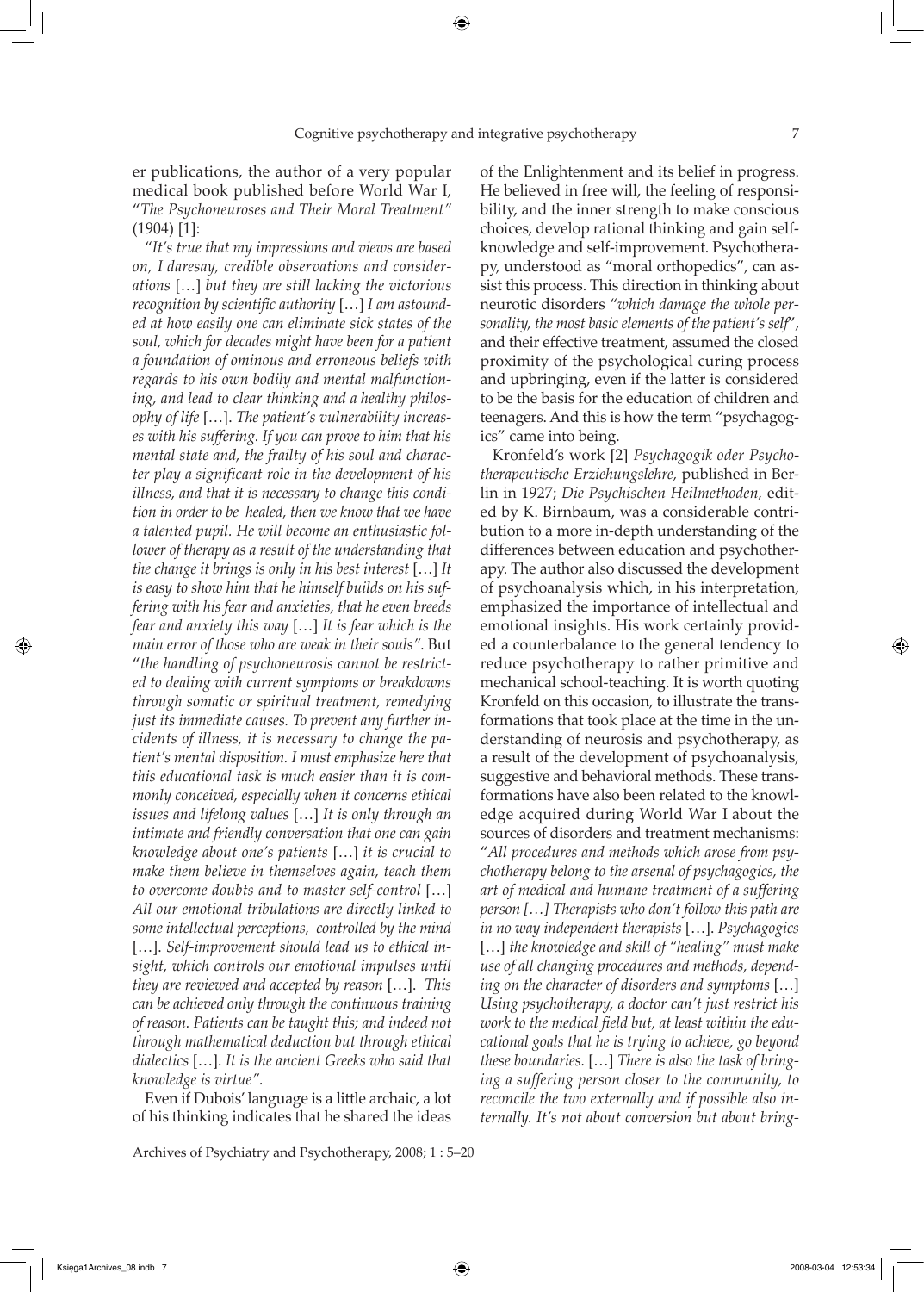*ing a patient closer to reality. Psychotherapy sets out to achieve four goals: for patients to become stronger, more responsible, independent and healthy [...]. The influence that a therapist has on his patient makes the process easier, amongst other ways, through appealing to the patient's honesty, to the need to face the truth and gain insights about one's life."*

We can easily see now that psychagogics was a rather ambitious project, with many tasks and goals that made use of the findings of other trends in psychotherapy, and various procedures for achieving these goals. From today's perspective, this approach would be classified as integrative.

A. Adler, once he broke up with orthodox Freudianism, especially the thesis of the decisive role of the libido, and also in consequence of his experience acquired in work with another group of patients of social security facilities in Vienna, clearly noticed the relevance of sociocultural factors in the origins of neurosis.

He emphasized the role of "*the striving for power"* in competitive society. He was one of the pioneers of group therapy for patients with neurosis, sexual disorders, alcoholism, and for their families. Looking at the origins of these problems, he was trying to make an impact on attitudes and approaches to the problems that life brings i.e. he tried to influence the *"lifestyle and life plan" "compensating for one's deficits"* and *"escaping into illness".* This last term in particular gained a certain pejorative meaning after the introduction of social security in Germany in 1874, and especially after the experience and observations related to the treatment of "*trauma*", "*claim*" and "*war*" neurosis during World War I. Passionate disputes were held amongst German psychiatrists about the origins and treatment method for these complaints, which reflected the more general clash of the two concepts of a human being: reactive and cognitive, reflected in the views of Kretchmer, also known in Poland at the time.

In the attempt to explain the mechanisms of hysterical disorders encountered in soldiers in situations of imminent and dramatic danger at the front, Kretchmer emphasized the relevance of primitive, biological forms of adaptation (hypoboulic) and so he recommended treatment which joined together the directive, training (protreptic) methods with fractionized hypnosis and, quite notably, with psychological analysis aimed at working out a certain intellectual insight. This treatment method was directed at changing the patient's motivation through awaking the "*will to be healthy*".

After World War I, especially after the emigration of many German psychoanalysts to the USA, a new cultural psychoanalysis movement emerged that took into account the work of Ernst Mayer. The movement highlighted the role of environmental conditions in the origins of such feelings as lack of security, alienation, loneliness and helplessness and, accordingly, these feelings contributed to generating various internal conflicts and resulted in personality dysfunction, which found self-actualization an impossible project so instead focused on the pursuit of an idealized unreal self. "*Reorientation*" through "*self-knowledge*" was stressed here, in order to recover or discover ways of reconciling life's conflicts and taking responsibility, through an increased capacity and ability for making choices and decisions.

The introduction of the National Health Service in England in 1948, together with the development of social psychiatry in the Anglo-Saxon countries and Germany, played an equally significant role in the transformations of psychoanalysis and evolution of various dynamic movements. These new developments meant that the number of patients to be treated increased, the duration of treatment had to be reduced and both long-term psychiatric and somatic patients had to be provided with opportunities for re-socialization and rehabilitation. This was when various new experiments with new forms of therapy came to light, also those that assumed an active co-operation of patients in the treatment process and shared responsibility. These ideas were implemented through group activities, the democratization of hospital structures and changes in relationships between various groups of hospital personnel and personnel – patient relationships. This new concept in therapy created the basis for the whole idea of the "therapeutic community". It was also closely linked to the new understanding of the group, taking it to be one of the basic causal factors behind disorders as well as one of the treatment tools, which affected the degree of co-operation of doctors with various other profession-

Archives of Psychiatry and Psychotherapy, 2008; 1 : 5–20

Księga1Archives\_08.indb 8 2008-03-04 12:53:34

</del>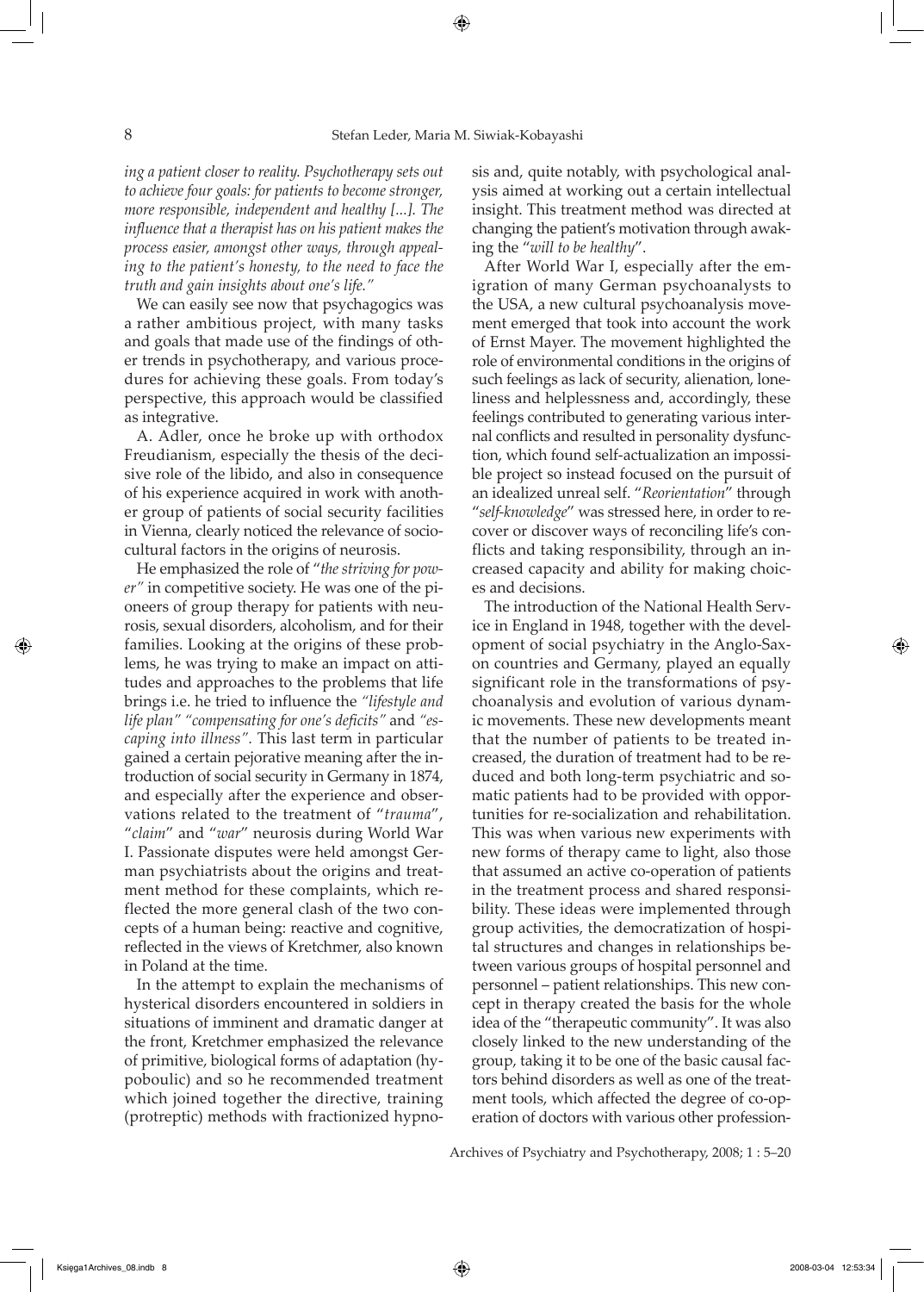al groups. Doctors also entered patients' places of work and homes. New groups, such as the local community, family and self-help groups were being created; new clubs and associations of former patients were founded, and various action groups were initiated in the companies employing people with disabilities and in rehabilitation centers.

This process went together with the need to integrate groups and ensure continuity with groups of other types, working within other organizational structures. Groups that were associated with patients or medical personnel were used everywhere, for example Balint Groups for doctors and nurses or training groups for medical and administrative personnel. The main ideology behind their activities referred to psychodynamic, humanist concepts (meeting groups), the theory and practice of small groups (K. Lewin's T-groups) and the principles of didactic-psychological groups. These group forms of training for psychiatrists, psychologists and psychotherapists were also increasingly widespread in Poland.

In the Soviet Union, group activities were introduced in psychiatric hospitals for patients with various diagnoses, based on the concept of rational, active psychotherapy in conjunction with sociotherapy and occupational therapy. The activities of didactic-psychological groups included lectures and discussions, which referred to the problems experienced by the patients. Various additional materials such as anonymous patient histories, films and pictures were used at the group sessions.

This was also the time of the development of professional and psychological counseling, which employed psychologists, pedagogues and social workers, often with academic degrees. The fact that various forms of psychotherapy and counseling developed alongside one another contributed to the enrichment of counseling with psychotherapeutic techniques, used to achieve quick behavioral changes, modifications of some environmental factors or increasing the ability to use one's potential better and improve one's functioning in many aspects of social life.

Many authors tried to overcome the simplifications and limitations of therapy i.e. in relation to psychotic patients or patients with personal-

Archives of Psychiatry and Psychotherapy, 2008; 1 : 5–20

ity disorders, by employing existential philosophy and personological concepts (V. E. Frankl, R. May, C. Rogers), Gestalt and role theories (F. Perls, E. Berne), learning theories (L. Krasner, A. Bandura, M. Lazarus), communication concepts (G. Bateson, P. Watzlawick, R. Brandler) and cognitive techniques (G. Kelly, A. Ellis, M. J. Mahoney, D. Meichenbaum, A. T. Beck). What many of these theories have in common is focusing on the humanist dimension of man, revealed in his desire and pursuit of development, self-actualization and self-determination, to create close and positive relationships with people and be active and creative in one's life. These theories regard "*being in the present*" as the constructive starting point of development, defining disorder as the hindered or blocked potential of a person by external factors. Learning how to overcome these barriers is therefore understood to be the essence of treatment, as is making it easier for patients to become free of pressures and fetters, in order to broaden their consciousness, which will enable them to make choices based on their own system of values, thus attaining freedom. Some of these authors work with both psychodynamic and cognitive models but they identify their belonging to a school or theory in different ways. In fact, they discuss the same phenomena using different terminologies. Most often, they acknowledge the significance of innate or biologically determined needs in the origin of disorders, treating them as the main factors behind the individual's motivation system. At the same time, they stress the importance of socio-cultural conditions that affect the unconscious and conscious processes that form this hierarchy, with the emphasis on the subject's active and creative role.

What these authors also have in common is their view of the usefulness and efficacy of displaying, identifying and abreacting emotions, becoming conscious of one's needs and pursuits, role playing, communication methods and modification of interaction models. They also agree that clearly identified goals are easier to achieve in a group, although they have different views on the roles of the group and the therapist and choices of techniques.

Similar deepening, enrichment and transformation processes took place in behaviorism, prominent in the USA in the first half of the 20<sup>th</sup>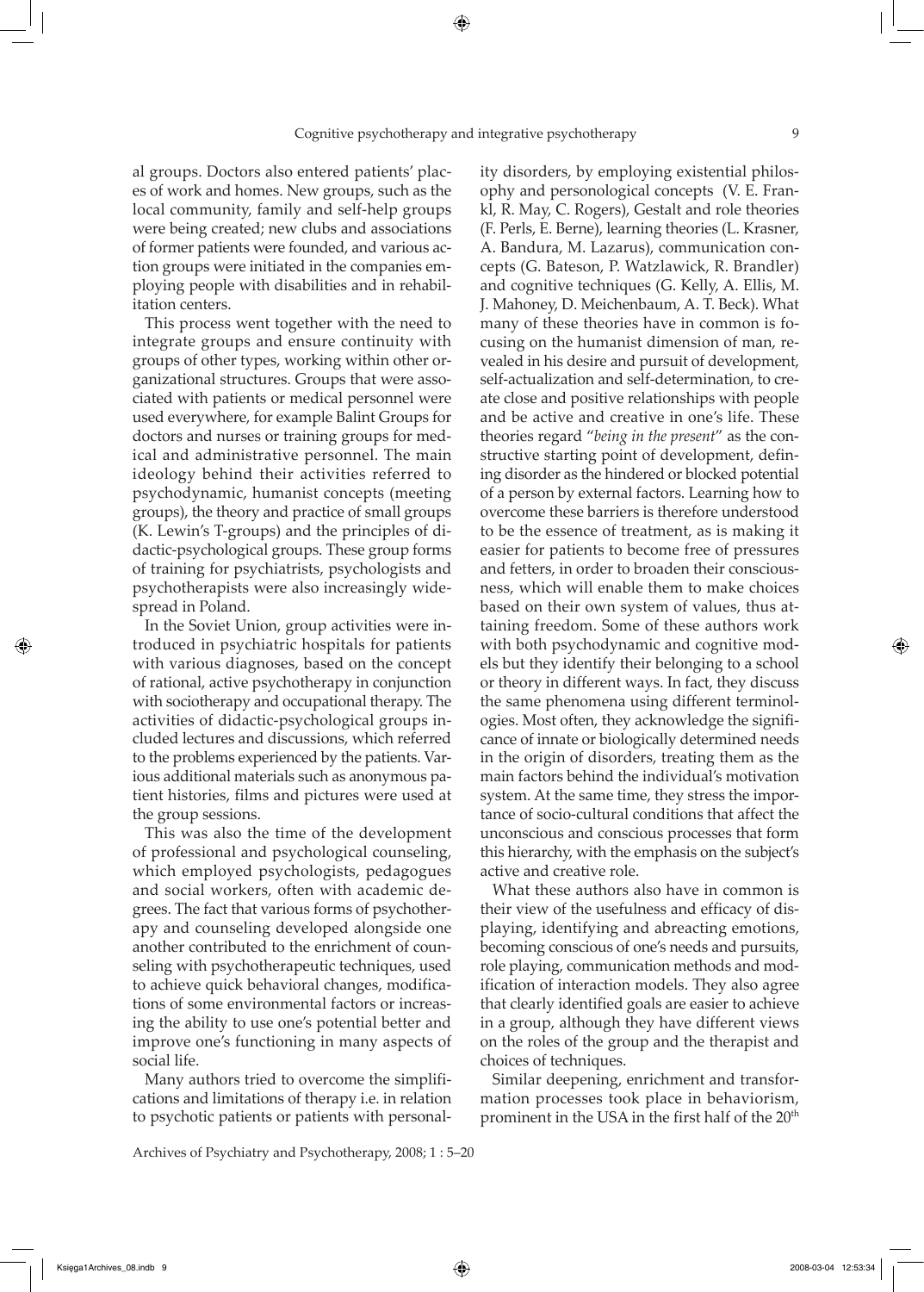century, following the work of Watson, Skinner and others, and based mainly on the reactive model of man. In the 1950s various learning-centered treatment methods became popular (Wolpe, Eysenck, Franks, Rahchman). Their efficiency was justified by the empirically-based S-R (stimulus – response) model. Some positive effects of these treatment methods produced overblown expectations, which resulted in a certain degree of disappointment prevailing in the 1960s. The inadequacy of the S-R model was revealed, with an "O" (organism) factor thrown into the bargain. Further attempts were being made to improve treatment methods by taking into account the "O" variable, which included the transformation of incoming impulses (information) and their integration with the symbols and cognitive schemata coded in the memory. This process lead to the introduction of heuristic rules of learning, changes of behavior, selfcontrol, problem solving and completing tasks (Łuria, Wygotski, Galperin, Meichenbaum, Goldfried et al.). This newly experienced proximity of the behavioral approach and cognitive concepts was facilitated not only by the dominant participation of psychologists in creating the integration but also through the growing popularity of the founder of rational-emotive therapy – Albert Ellis. Ellis drew to a large extent from Dubois' work, making his ideas more precise and developing them into his own concepts. He expanded on Dubois' ideas, emphasizing relations between thinking, emotions and behavior.

Similar motives can be found in the later work of Meichenbaum, Mahoney and many other American psychologists although, generally speaking, they were either unfamiliar with the ideas developed by their European predecessors or belittled their achievement, which is clearly visible in their bibliographies. At the end of the 1970s, one of them, namely Mahoney [6], described the condition of cognitive therapy in the following way "*At present, most approaches to the cognitive concept of learning are no more than a bundle of relatively varied principles and procedures, which are still in need of being molded into a uniform system or model. While agreeing on some basic principles, the advocates of these approaches demonstrate a wide array of views, varied in specific accents and procedures. It seems that they have the following beliefs in common:*

*1* – *people develop adaptable and non-adaptable behaviors and affective patterns through cognitive processes (e.g. selective attention, symbolic coding etc);* 

*2 – the functions of these cognitive processes can be, in principle, activated by the same procedures that are commonly used in the human learning laboratory (although there may be other procedures that also activate cognitive processes).* 

*3 – the task for a therapist is that of a diagnostician and pedagogue who evaluates dysfunctional cognitive processes and arranges such learning experiences that transform the existing cognitive patterns, and correlate them with behaviors and patterns of experiencing things"*[6] .

We think that some of the advocates of the American behavioral-cognitive model have in the past 20 years consistently realized the last recommendation. As a result, some of the factors and mechanisms that create dysfunctional cognitive processes have been defined more and more precisely, and the stock of procedures used for their modification, correction and activization has been expanded. At the same time, this situation is leading, to a large extent, to the absolutization of their meaning and the role of techniques, which ignores the efficiency of other approaches or the transformations that occurred in social science and the humanities. This position is also counteracting the creation of the integrative model of psychotherapy.

These tendencies are partially supported by the antagonisms between individual schools, the ambitions of their supporters, their financial motives and various advantages resulting from the monopoly of some approaches and procedures in the services market. The latest attempts to introduce certain standards of psychotherapeutic procedure, setting priorities which testify to the alleged superiority of some methods and creating handbooks "cook books" and other sets of instructions for psychotherapeutic effect, are well established in this climate. We think that the efforts of this type are above all relating to attempts to make medical procedures subordinate to the economic tools of evaluation. The result is rather obviously a limitation of the therapist's creative thinking and hindering further searches for other evaluation criteria for fulfilling the basic functions of psychotherapy.

Archives of Psychiatry and Psychotherapy, 2008; 1 : 5–20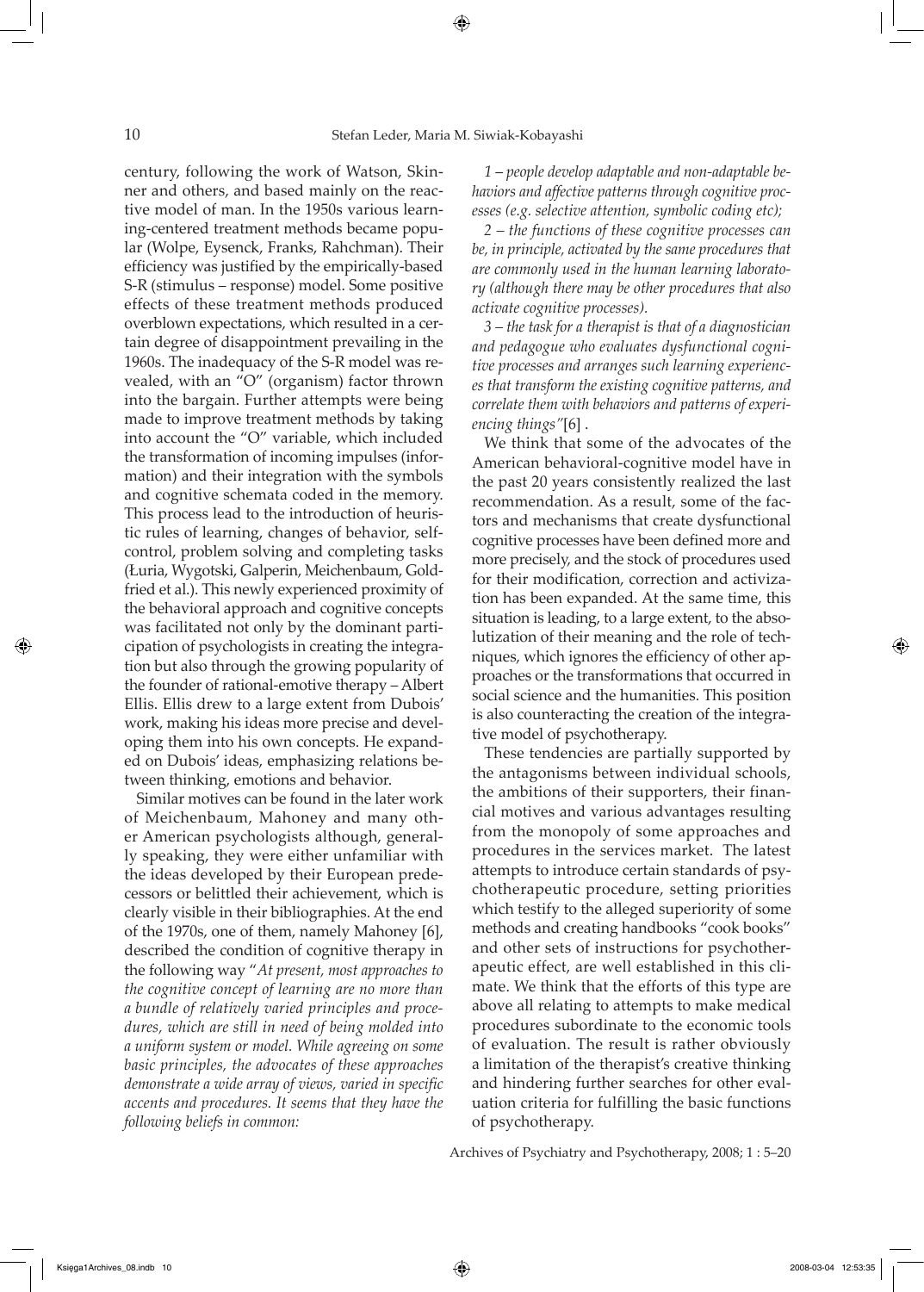In the last 20 years various discussions have focused on the philosophical, anthropological and hermeneutic issues regarding to the essence of being a human being, but they have also been organized around social, economic, cultural or genetic personality forming conditions, personality structure, psychological phenomena and their functioning. There is also a lot of interest in system approaches, research into thinking and decision-making processes and the regularities inherent in the functioning of small and large groups; also effective learning methods (problem method) and the achievements of information and communication theory. Conclusions are being drawn from various concepts and models and more effort is being made towards their integration.

More and more therapists think that an effective psychotherapy requires a varied diagnosis of patients' problems and deficits, and its main objectives are: the modification of cognitive patterns, ways of experiencing things and behaviors, and the development of skills for acting effectively.

It is well accepted that the way in which people's expectations, values, attitudes, constructive aspirations and adequate strategies for reaching goals are being shaped influence people's behaviors and their relations with others. Their ability to control their lives and live independently increases, their view of themselves and of the world becomes more coherent. Psychotherapy not only reduces suffering, symptoms or solves uncertainties, which is its main purpose from a medical perspective, but it also clarifies issues related to understanding the meaning of life, and creates a realistic model of healthy living, of being a human and of improving the social lives of people. It may facilitate a conscious confrontation with these problems and smoothen the progress of the search for the best possible solutions.

To achieve these goals it is necessary to take continuous care of the level of the therapists' education, systematic scientific research into effective methodology, consistently conducted public discussion, monitoring of procedures, methods and achieved results. It is also essential to change the patient's role into a more partnership based relationship with a therapist and medical personnel.

#### Archives of Psychiatry and Psychotherapy, 2008; 1 : 5–20

# **THE INTEGRATIVE MODEL OF COGNITIVE-SOCIAL THERAPY PRACTICED IN THE NEUROSIS CLINIC OF THE INSTITUTE OF PSYCHIATRY AND NEUROLOGY IN WARSAW**

#### **Maria Siwiak-Kobayashi**

When, in 1956, Stefan Leder began organizing what later became the Neurosis Clinic, starting with a small ward for neurotic patients in the Psychiatric Clinic of the Psychoneurological Institute (IPiN), he understood the pathogenesis of neurotic disorders mostly in psychosocial categories, though with a clear understanding of biological factors [7, 8, 9, 10]. So the theoretical model at the foundations of the therapeutic system, worked out in the Neurosis Clinic of IPiN, was from the very beginning dominated by a holistic understanding of the essence of human being, and a multifaceted grasp of the origins of neurotic disorders. The emergence of neurotic disorders was seen as a result of acquiring certain attitudes, skills and behaviors dependent on individual biological characteristics and certain social conditions [11].

At the time, Professor Leder defined his conceptual framework and treatment methodology as eclectic. What this meant was that he created the method and initiated the process of working out a coherent complex system of therapy, using the work of contemporary or earlier authors, schools of psychotherapy which were just beginning their activities and other current psychological theories. We have to bear in mind that, at the time, the adjective "eclectic" itself did not have the pejorative meaning ascribed to it later i.e. a random collection of techniques rather than a creative use of various sources. In fact, many founders of various trends in psychotherapy in the 1950s and 1960s defined their theories as eclectic. Today, this type of approach is, rather, called integrative. Sometimes, integration in psychotherapy is considered to be a result of not only theoretical thinking but also of many years of practice, which make a therapist aware of the multiplicity of causes behind disorders, and the need to include them in therapy. In fact, working with just one sphere of the psyche or just one period of life reduces the long-term efficiency of treatment; in other words, it weakens the

Księga1Archives\_08.indb 11 2008-03-04 12:53:35

⇔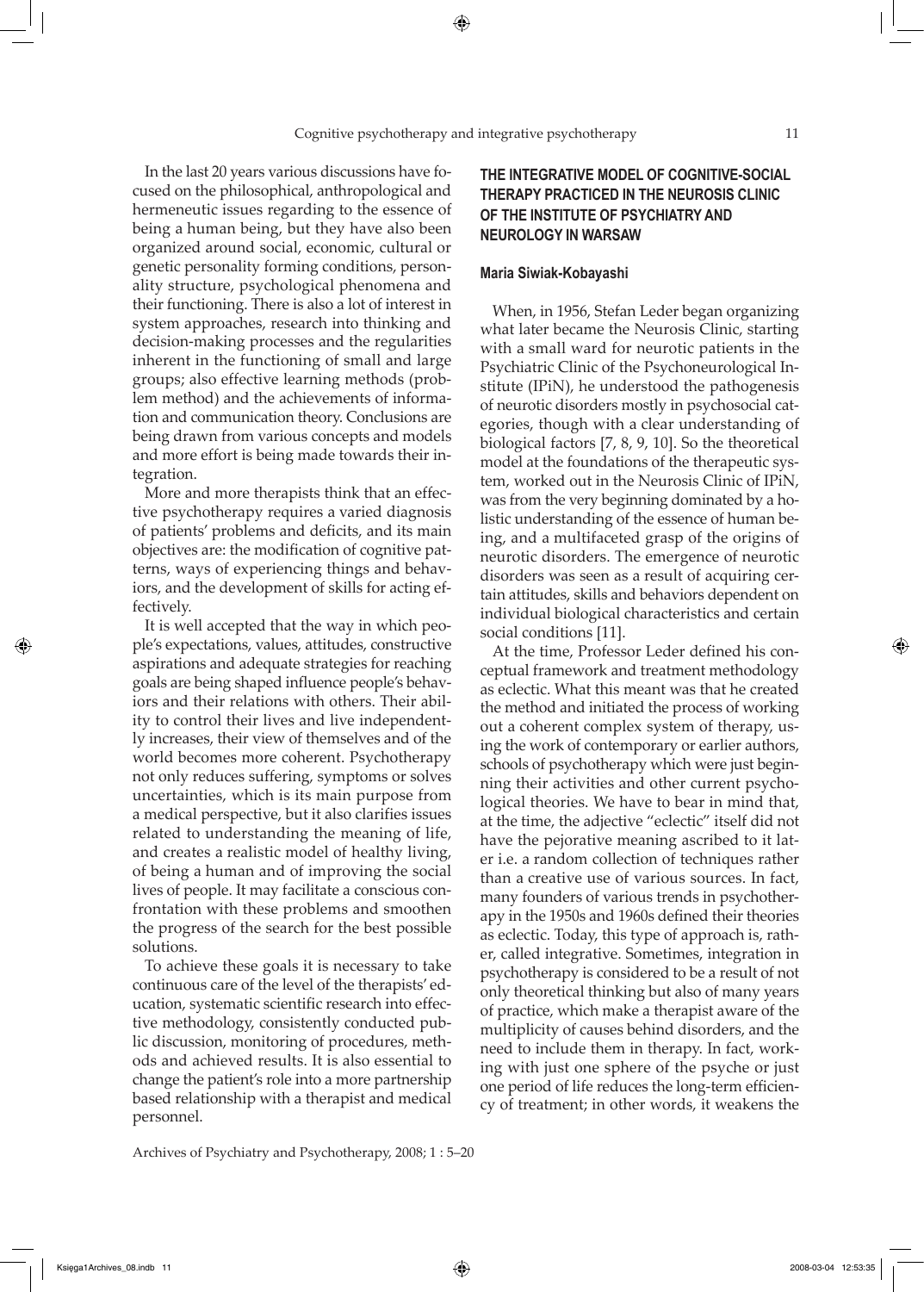possibility of preventing further disorders when a new, difficult situation occurs in a patient's life. This comment applies to the situations when we deal only with existing cognitive errors, restricting ourselves to the efforts aimed at changing just one type of behavior (in this case cognitive processes, i.e. thinking), but also when we only get insight into the earliest experiences and conflicts. This somewhat inherent limitation of therapy leaves out a lot of essential areas outside of therapeutic work, which restricts the patient's ability to deal with various difficult situations in the future. Most therapists, therefore, notice perhaps further on in their professional experience the need to be more integrative in their approach. Integration needs to be understood not only as an incorporation of various ways of seeing the patient's problems and applying various methods of treatment, but also an amalgamation of different elements constituting the patient's profile i.e. what is the patient like, who is he, what is his way of thinking, what are his feelings and behavior.

Integration, resulting from practice, is most often based on using various methods with the same patient, in order to achieve a wider range of changes. It is not accompanied and not always preceded by integration, at the level of a theoretical understanding, of the individual human being and his or her disorders.

The theoretical principles of our system of therapy may be called eclectic, in view of the diverse sources of inspiration that Professor Leder, and his colleagues, drew from [12]. However, the clearly defined concept of disorders and aims of therapy, as well as the use of various therapeutic methods, though based on similar assumptions, requires that the method is rather called "integrated" and the treatment model "integrative". We take "integrative" to denote stricter theoretical discipline and consistency of therapeutic procedure than is understood through the term "eclectic", and it seems that it is this meaning that is widely used today.

In the first part of this paper, Professor Leder presented the sources of inspiration for the main assumptions of the theory at the foundations of the therapeutic model used in the Neurosis Ward and later Neurosis Clinic. What strikes us is that, from the very beginning, the multifarious, *holistic, biopsychosocial view of the human be-* *ing* and health disorders has continuously been the main theoretical tenet of the system of therapy at the Neurosis Clinic. The integration (at the theoretical level) of biological, psychological and social approaches was and is the founding principle of this model of therapy. The integration of various treatment methods has also been an essential feature of clinical practice at the Neurosis Clinic, as a direct consequence of comprehending neurotic disorders as "damaging to the whole personality, the most basic elements of "self" Kronfled's words on psychagogics, quoted by Leder earlier, illustrate the need to "apply all changing procedures and methods, dependent on the character of the disorder and patient's symptoms" [2].

The second essential element of our theory and therapeutic practice is the principal importance ascribed to learning processes, most importantly *social learning***,** as well as widely understood social psychology, especially the theories of roles and groups, quoted earlier by the author of the first part of this paper [13].

In the social learning process Leder [14, 15] distinguished two phases of learning: the first phase based on the placebo effect relating to meeting the patient's expectations and of more passive character; and the second phase focused on an active search for problem solving and social learning with all its attributes.

Concurrently with the principles of social learning being formed in the theory and practice of psychotherapy applied in Neurosis Clinic, new theories of social learning became popular internationally, which had their impact on the practice and research conducted at the Clinic. For example some elements, listed below, of J. Rotter's Social Learning Theory [16] are akin to the principles of our theory:

- broad understanding of the term: "behavior", not only as motoric behavior but also a cognitive activity, emotional reactions etc.
- taking into account expectations as a cognitive variable affecting behavior.
- placing emphasis on the importance of expectations related to the source of the solution to the problem – internal or external locus of control, and
- the significance of interpersonal trust

Archives of Psychiatry and Psychotherapy, 2008; 1 : 5–20

⊕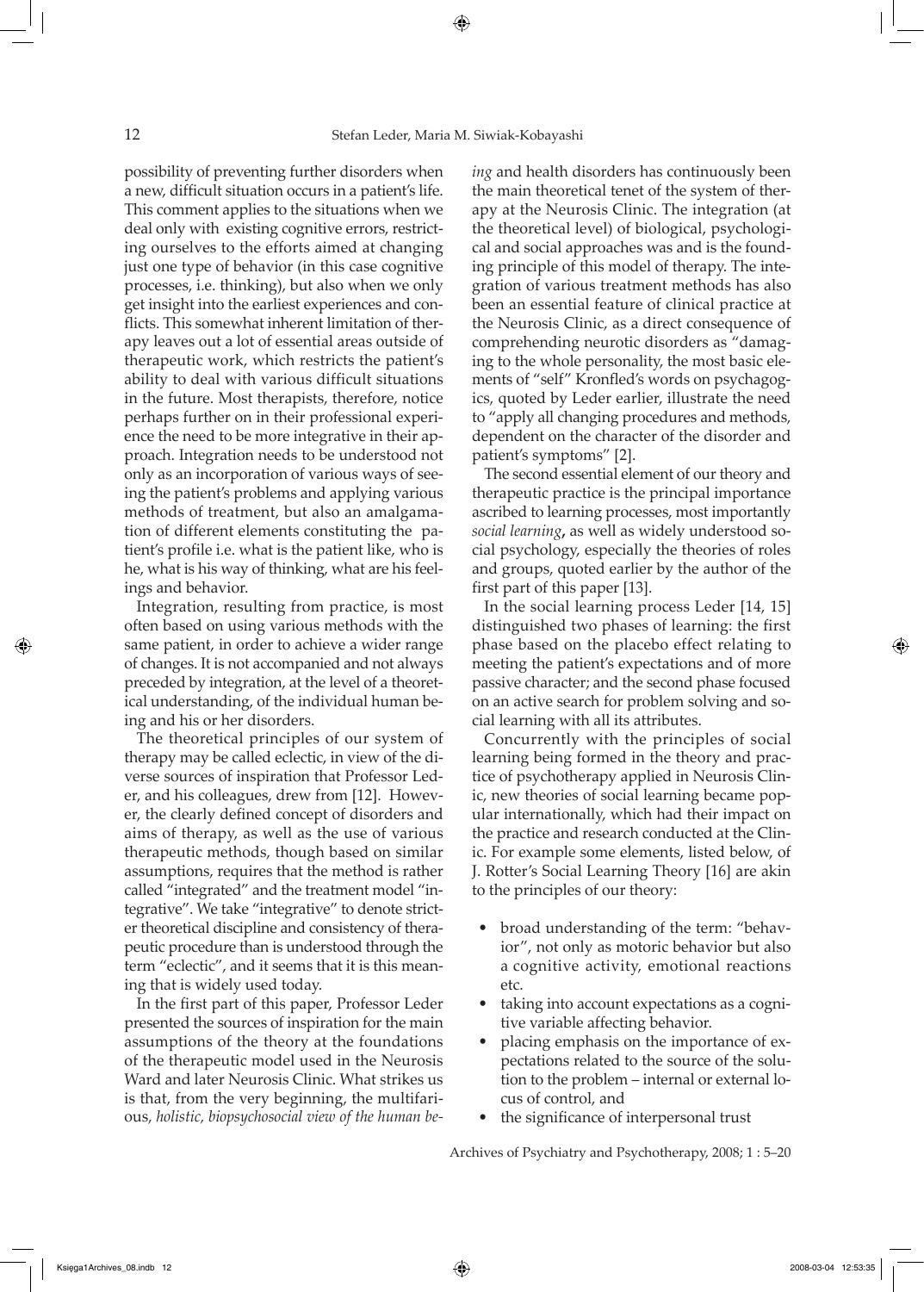In Bandura's social-cognitive theory [17], it is the emphasis on modeling, observation and copying in the process of social learning, as well as seeing the essence of learning in acquiring new attitudes through processing data received in social interaction i.e. in social process, that are analogous to our approach. Bandura's theory is, then, a conjunction of social learning theories with cognitive theories.

Some other integral elements of the theoretical assumptions of therapy in the Neurosis Clinic are found in humanist psychology i.e. Maslov's hierarchy of needs and Allport's definition of attitudes, which influenced the perceptions of the etiopathogenesis of neurotic disorders and defining the aim of psychotherapy as a change of attitudes. Leder refers to this issue in the first part of the paper. It seems that Rogers' humanist psychotherapy and existential therapy have also had their impact on the therapeutic practice at our clinic, especially on the perception of therapistpatient relations and a deeper understanding of the therapist's and the group's role in psychotherapeutic process. Behaviorism originating in Pavlov's, Thorndike's and Skinner's theories in the conditioning sense, but also in the attention given to the biological substrata of these behaviors, has also without a doubt influenced the theoretical assumptions and methods of therapy. The Neurosis Clinic was the first center in Poland to introduce behavioral procedures in the 1960s, especially in the treatment of anxiety disorders and obsessive-compulsive disorder [18, 19]. The methods applied at the time involved behavioral training through gradual exposure to stimuli, Wolpe's systematic desensitization method [20], and also the immersion and modeling technique (used mostly in obsessive-compulsive disorder). However, it is the theories that reached beyond the stimulus-response system, based on the learning approaches that have really proved especially significant from the theoretical and practical point of view. It seems that Dollard's and Miller's book, published in Poland in 1956 [21], played a particular role as a comprehensive presentation of the findings previously described in psychoanalytical terminology but now discussed in concepts of learning theory. In fact, thinking of learning as one of the main mechanisms of human development lies at the centre of all cognitive and behavioral approaches.

Archives of Psychiatry and Psychotherapy, 2008; 1 : 5–20

It is clear from the first part of this paper that the founder of the therapeutic model in the Neurosis Clinic of IPiN has from the very beginning attached special significance to the role of "erroneous convictions and anxiety" in the etiopathogenesis of disorders. He drew from Dubois' views on the significance of insight into the psychological conditioning of illness, as an essential condition for therapeutic change, and the necessity of changing more general "psychological attitudes" of a patient in order to prevent the repetition of disorders.

These assumptions, at the very core of the theory and therapy applied in the Neurosis Clinic, are identical with other contemporary trends in psychotherapy, including cognitive theories.

Cognitive theories, which developed from the end of the 1950s, pay particular attention to false convictions (Ellis) and deformed cognitive processes (Beck) as pathogenic elements in psychological disorders. They do not, however, refer directly to the mechanisms found in the patient's life that led to the formulation of false convictions or logical errors – these are simply all referred to as early experiences.

These increasingly popular cognitive therapies, such as Ellis's [22] rational-behavioral therapy, Beck's cognitive therapy [23], Mahoney's cognitive-behavioral therapy based on so called "personal knowledge" [6], or Meichenbaum's cognitive-behavioral therapy based on learning problem-solving strategies [24], make use of learning techniques and behavioral principles and techniques, such as doing house work, or reviewing convictions through confrontation with reality [25]. In spite of the fact that these theories differ from classic behavioral methods – based on classic or instrumental conditioning, an understanding of the essence of disorders as cognitive, referring to specifically human "behaviors" such as thinking, passing judgment, evaluation, cognitive processing of information – they in fact treat therapy as a process of the changing of erroneous "cognitive behaviors". They neither draw from the patient's past nor aim to achieve an insight into his experiences in order to find the source of wrong convictions; they do not attempt to change the patient's emotions relating to earlier experiences. In fact, they focus entirely on the problems experienced in the treatment period, on erroneous beliefs, problem-solving meth-

Księga1Archives\_08.indb 13 2008-03-04 12:53:35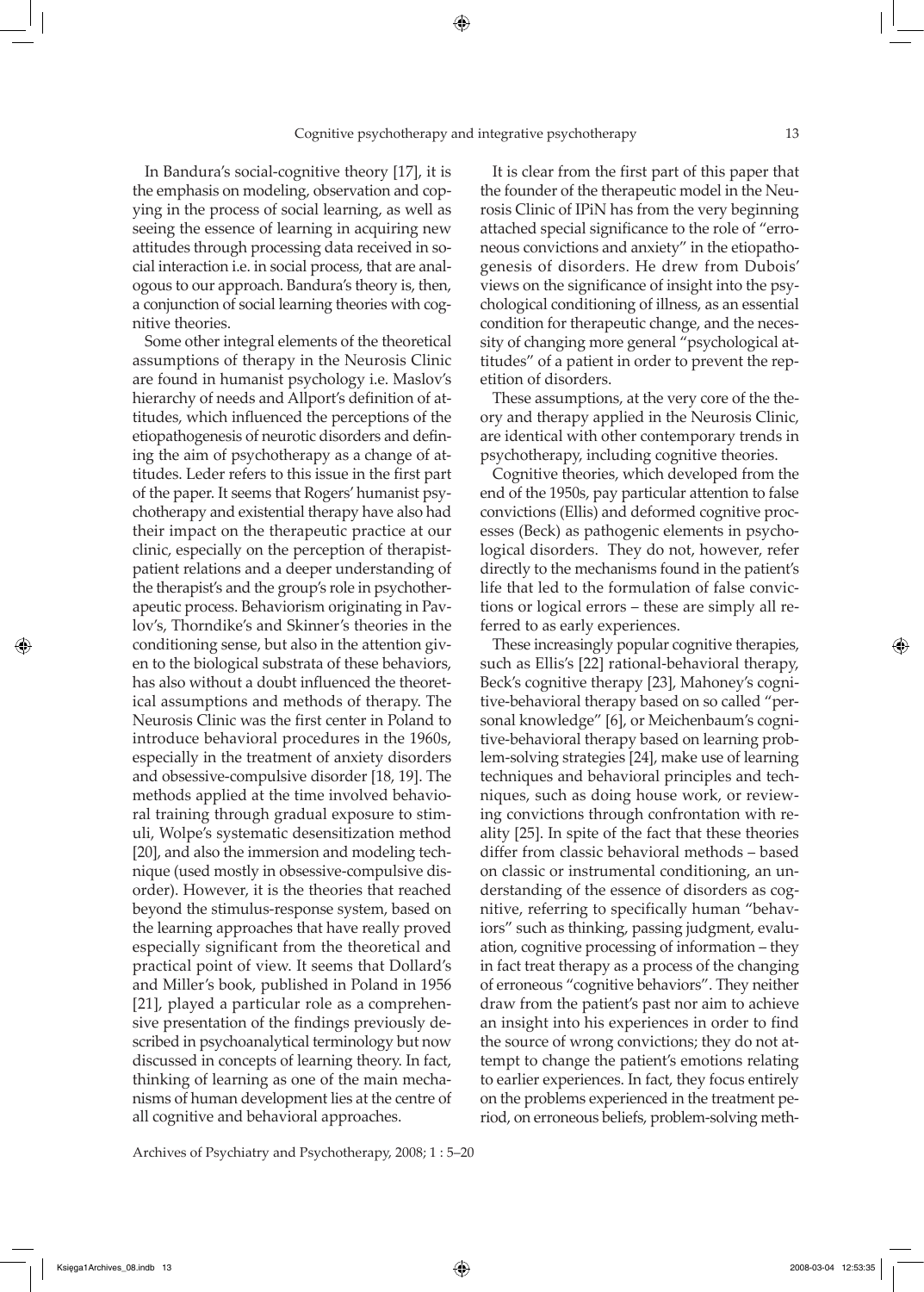⇔

ods and logical deformations. In this sense they can be compared to behavioral methods aimed at "overlearning" in terms of symptoms and behaviors. Both these groups of methods are also characterized by a high level of directiveness on the part of the therapist and extensive structuring of the whole therapy and individual sessions.

The assumptions that Leder discusses when quoting Dubois are really at the very foundations of the theory of the therapeutic system used in the Neurosis Clinic of IPiN. They revolve around the significance of "erroneous convictions and fears" and an insight into the psychological conditioning of illness being a necessary condition for changing more general "psychological attitudes" to prevent the recurrence of disorders or dysfunctions. These assumptions are identical with the functions of other contemporary theories, including cognitive theories.

# **The principles of integrative social-cognitive therapy at the Neurosis Clinic**

The system of psychotherapeutic treatments available in the Neurosis Clinic, which developed concurrently and comparably with the main theories in psychotherapy, psychology and medicine in the world, is still based on two main principles: the holistic approach and social learning. It's worth keeping in mind that in the 1950s, when psychotherapy was dominated by psychoanalysis and behaviorism was just becoming internationally popular, that it was humanist psychiatry which was just beginning to take root. Humanist psychiatry - a theory of holistic character, compliant with the biopsychosocial model of health disorders – represented the way of thinking which was going to become popular only in the 1970s, in the form, finally articulated properly in recent decades, of the principles of holistic medicine, conceiving every illness in terms of the correlation of various factors, such as biological, psychosocial, existential and philosophical.

#### **Integrative clinical practice**

It is a direct result of the principles discussed above, and is finding its shape in their consequences. It has clearly defined goals, a specific repertoire of therapeutic methods to achieve them, a specified method of analyzing the patient and his problems, and a definite type and significance of therapeutic contact and group phenomena.

The *therapeutic goals* reach beyond improving the patient's symptoms. They include changing attitudes in Allport's three-dimensional understanding of the term, and are aimed at the expansion and change of mechanisms and strategies for dealing with problems more effectively in the future. [26]. These objectives also require that biological factors causing health disorders have to be taken into account. The methods used in the Neurosis Clinic are characteristic of short-term, integrative, intensive psychotherapy based on cognitive and social learning. The main objective of the intensive, ten-week treatment program is not only the improvement of symptoms but also initiating and giving directions to further changes in the patient's personality, mostly through the modification of attitudes, which according to Allport comprise a cognitive part (judgments, evaluations, convictions) [27], an emotional part (emotional response to internal and external events) and a behavioral part (noticeable behavioral responses). These attitudes refer to various persons or events meaningful to the patient either in his present or past life, particularly from childhood when learning processes are especially influential on one's view of the world, responses and behavior in later life, and so they are to a large degree responsible for later adaptation problems (disadaptation) and difficulties [28, 29, 30].

The aim of the therapy is broader than in the majority of other contemporary cognitive-behavioral schools; it involves not only changes of attitudes or ways of thinking and responding to present events or situations, but also working out an insight into the psychological mechanisms creating disadaptative attitudes. This insight is supposed to help patients to modify their responses and change their "addiction" to the destructive influences of those past events. The therapy process is facing the past, present and future. All patients are treated within the same program of therapy although each patient is treated individually and will have the clinical team involved in his problems and recommending additional forms of therapy if required.

Archives of Psychiatry and Psychotherapy, 2008; 1 : 5–20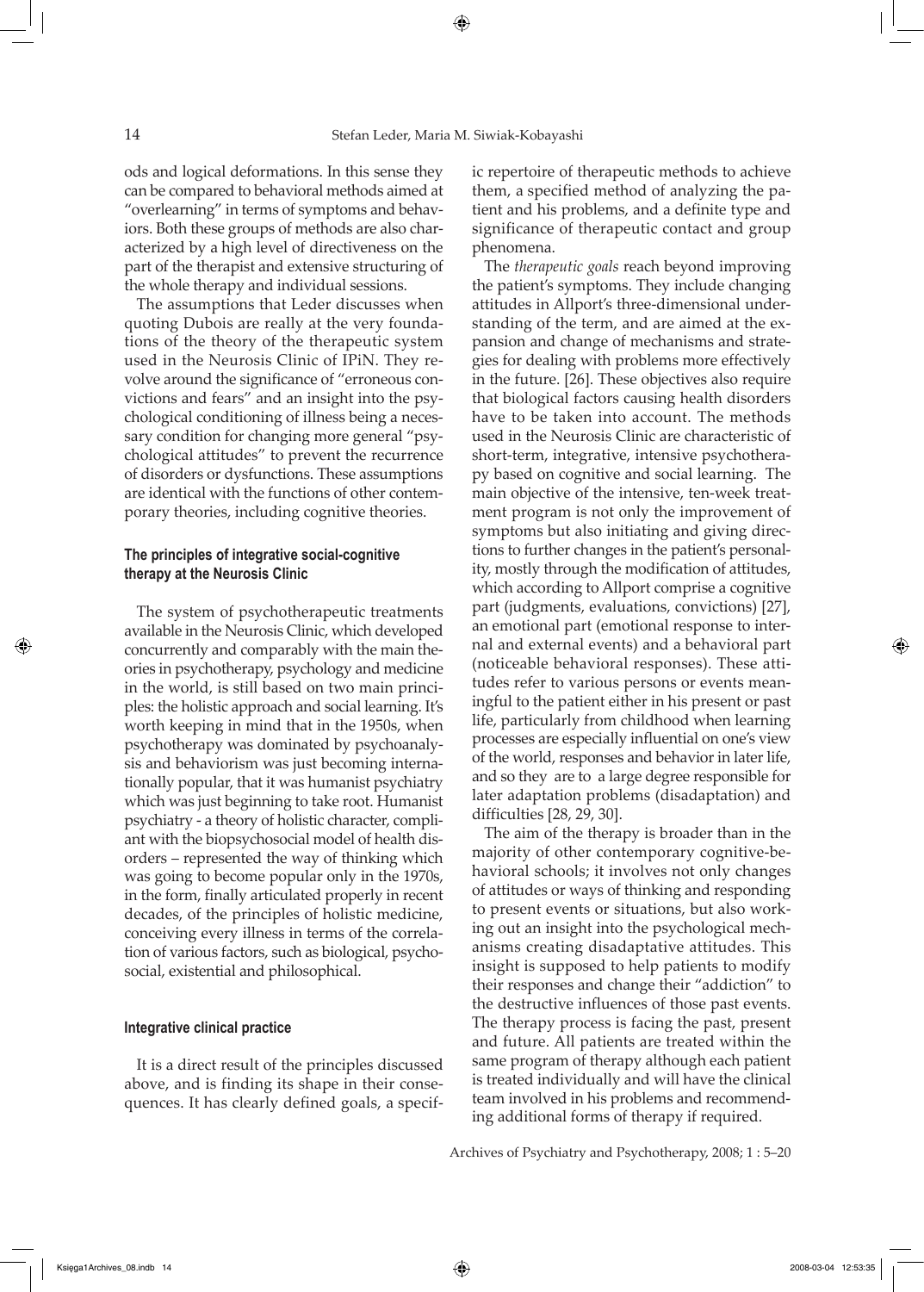Learning, or rather social overlearning, is happening in various context – from individual (in dual contact with a psychotherapist), through group therapy (contact with a small group of co-patients) to therapeutic community (through participating in the community life of the ward, comprising all patients and members of staff.) [31].

*Ways of achieving change* include psychological and social treatment based on **social** *learning in various contexts* (individual, group therapy and various other non-verbal group forms, therapeutic community) [32]. These interactions are addressed to various aspects of personal psychological life, defined as cognitive, emotional and behavioral components of attitudes.

#### **Actions through cognitive learning**

They are aimed at working out an insight, not only into typical cognitive patterns characteristic of a patient and his perception and evaluation of events, but also at finding interrelations between them and the patient's emotions and behavior. Some of these techniques are more like social learning through imitating, modeling (Rotter, Bandura); others through problem solving or taking on a task, such as writing a diary (see M. Siwiak-Kobayashi, C. Brykczyńska [33]).

# **Impact on behavior and through behavioral techniques**

It involves *various forms of behavioral training directed at changes in the sphere of symptoms* **(**gradual exposure to anxiety-generating stimuli, immersion techniques, desensitization, behavioral modeling and *active exercising of social behaviors* through social role playing, solving immediate interpersonal problems, supported by assertiveness training or a similar technique of constructive dispute.

*Applying social pressure –* in tune with the group of therapeutic community dynamics is also a catalyst for changing social behaviors and learning understood as a broad term. Participation in occupational therapy affects, amongst other things, changes of behaviors and habits related to work.

Archives of Psychiatry and Psychotherapy, 2008; 1 : 5–20

For the last few years, a lot of patients who have specific problems in life have been encouraged to *make use of various self-help groups outside of the clinic,* even while they are undergoing treatment at the clinic (e.g. AA, ACoA or OA groups). This particular strategy is designed to make it easier for patients to define the problem and its conditioning through social learning in another group comprising people with similar problems. Its task is also to encourage patients to use this form of help and support, which is usually unknown to them otherwise, in the future.

# **Impact on emotions and through emotional responses**

It is a well known fact that every therapeutic situation is emotionally charged. Cognitive, behavioral and social treatment methods also involve many emotions. Cognitive techniques especially, focused on the observation and naming of one's emotions, are aimed at achieving change in emotional response both in its intensity and the quality of the emotions accompanying various situations.

The simplest behavioral training also promotes a lot of change, not only the reduction of the anxiety that accompanies symptoms but also by bringing increased satisfaction, joy, confidence, or the feeling of being in control.

However, in our integrative model of therapy we use procedures which particularly "attack" emotions. These are above all *non-verbal methods such as psychodrawing, music therapy or choreotherapy.* Once words are switched off and patients undertake a specific activity, such as listening to music, playing music, painting, sculpting or dancing, their contact with the emotions they have at the time is increased and rationalizing mechanisms, which very often deform our responses, are switched off. Discussing the task once it is complete often enhances the patient's self-knowledge. [34]. These classes are also excellent for discovering one's unknown motives, sometimes talents or interests; they enrich the patient's life, aid self-realization and make it easier to cope with difficulties in future.

The next method for freeing emotions and revealing unconscious motivations is *psychodrama and psychopantomime.* This method has developed

↔

↔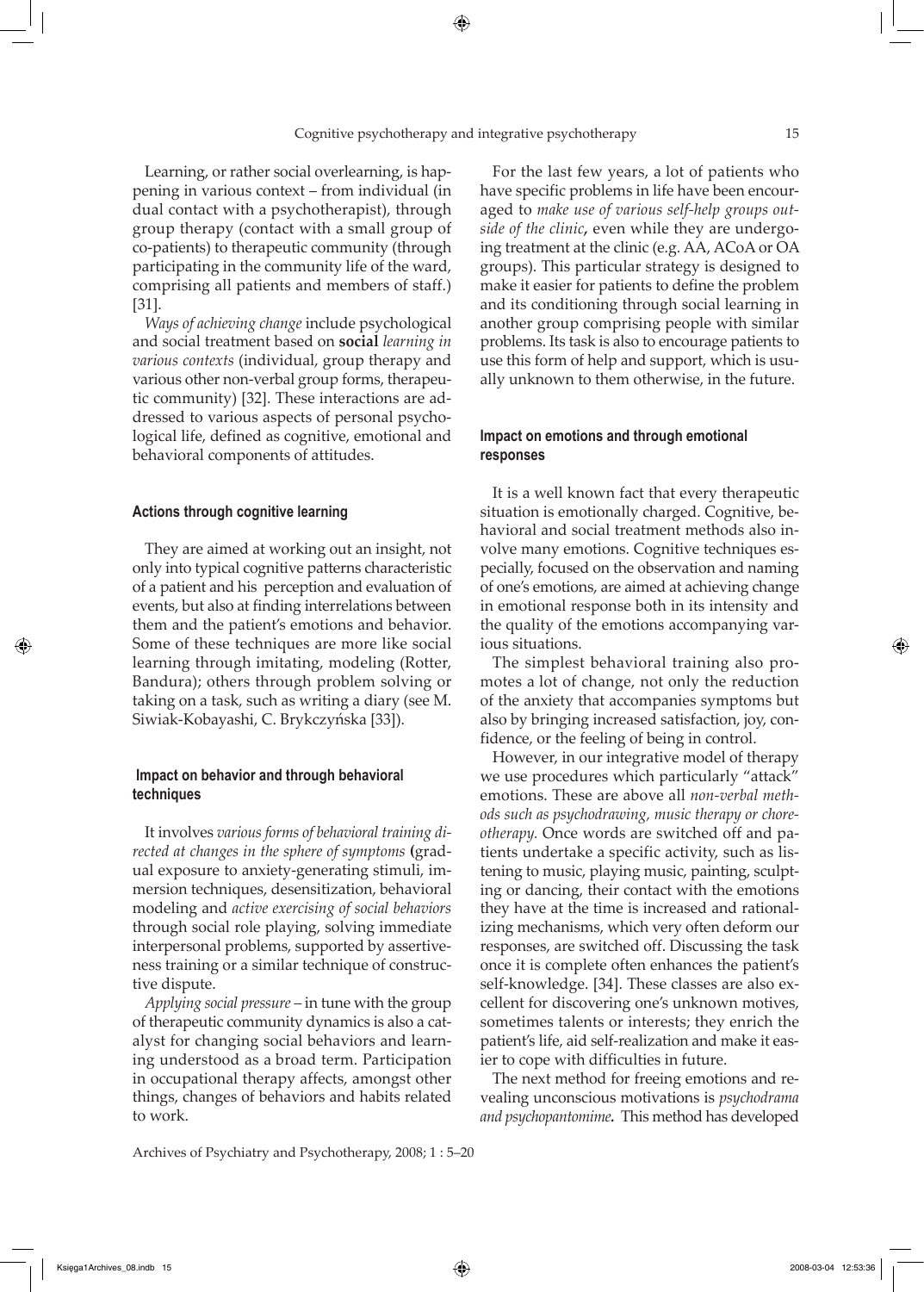gradually from role playing during group therapy to separate weekly classes taught using the Moreno psychodrama rules by qualified psychodramatists. The psychodrama and pantomime techniques have always had "projection" tasks ascribed to them. They make it easier for patients to express emotions and represent difficult facts from their own life within the boundaries of roleplaying form. Talking about these tasks helps the workings of cognitive insight. Other elements such as modeling and change of attitudes through active role playing of behaviors difficult to accept in real situations, and "trying out" new behaviors, are also significant in this form of therapy.

### **Impact through biological means**

It is achieved most often through pharmacotherapy, used only in the cases justified by the character of the disorder i.e. psychiatric or neurological diagnosis and the patient's somatic condition. Sometimes patients are medicated for a period of time if their symptoms intensify and prevent them from active participation in the therapy. In the case of *patients with double diagnosis* it is important not only to prescribe medication related to their somatic illness or other disorder, but also to initiate an overall change of their emotional attitude towards illness and treatment and alter their convictions with regards to the necessity to follow the prescribed medication and procedures [35].

## **Significance of diagnosis**

Treatment in the Neurosis Clinic is, in many aspects, formally identical for all the patients. The ten week stay as an admitted patient or eight week visits to a day clinic is identical for everyone. Everyone is obliged to participate in individual therapy, all forms of group therapy, meetings of the therapeutic community and to take up their roles in the community according to the regulations. At the same time there are groups of patients with specific disorders (e.g. eating disorders), who follow an additional cognitive-behavioral program, strictly related to the character of their complaints, and individual patients who are prescribed additional behavioral training or behavioral-cognitive tasks adequate to their individual problems. Other patients may also have to follow their own pharmacological or rehabilitation program.

Due to all these considerations, patients' individual symptoms, and the multifaceted character of our understanding of the origins of neurosis, we attach much significance to giving the most precise diagnosis possible, both *medical and psychological,* and to *the diagnosis of patient's current situation and inner mechanisms of his personality,* his attitudes and reasons why he or she finds it difficult to cope in difficult situations.

These mechanisms may involve factors of an external character, such as traumatic events and serious difficulties, but they also entail internal aspects – those relating to the patient himself, his biological characteristics, genetic conditioning, features acquired as a result of the impact of earlier physical conditions [10], and also aspects of emotional responses and thinking acquired in the development process through upbringing, learning and social conditions starting with the earliest childhood experiences [30].

These acquired attitudes and behaviors have an impact on the effective and satisfactory, or frustrating and ineffectual, ways of coping with difficult situations [8, 36, 23].

We pay particular attention to identifying a clear *plan and aims of therapy* for each patient, which is necessary in the case of intensive, shortterm therapy which comprises a series of integrated treatment methods.

#### **Therapeutic relation**

Our personnel work in therapeutic teams consisting of three psychotherapists i.e. both psychiatrists and psychologists. At least one of the team members is a physician. Each team takes care of 10 or 11 patients comprising a therapeutic group.

Each of the 32 patients admitted to the ward have their own individual therapist – a medical doctor or psychologist, who takes care of their individual therapy and is responsible for the overall treatment [11].

## **Individual psychotherapy**

It is structured on the basis of the theoretical assumptions discussed above, allowing the pa-

Archives of Psychiatry and Psychotherapy, 2008; 1 : 5–20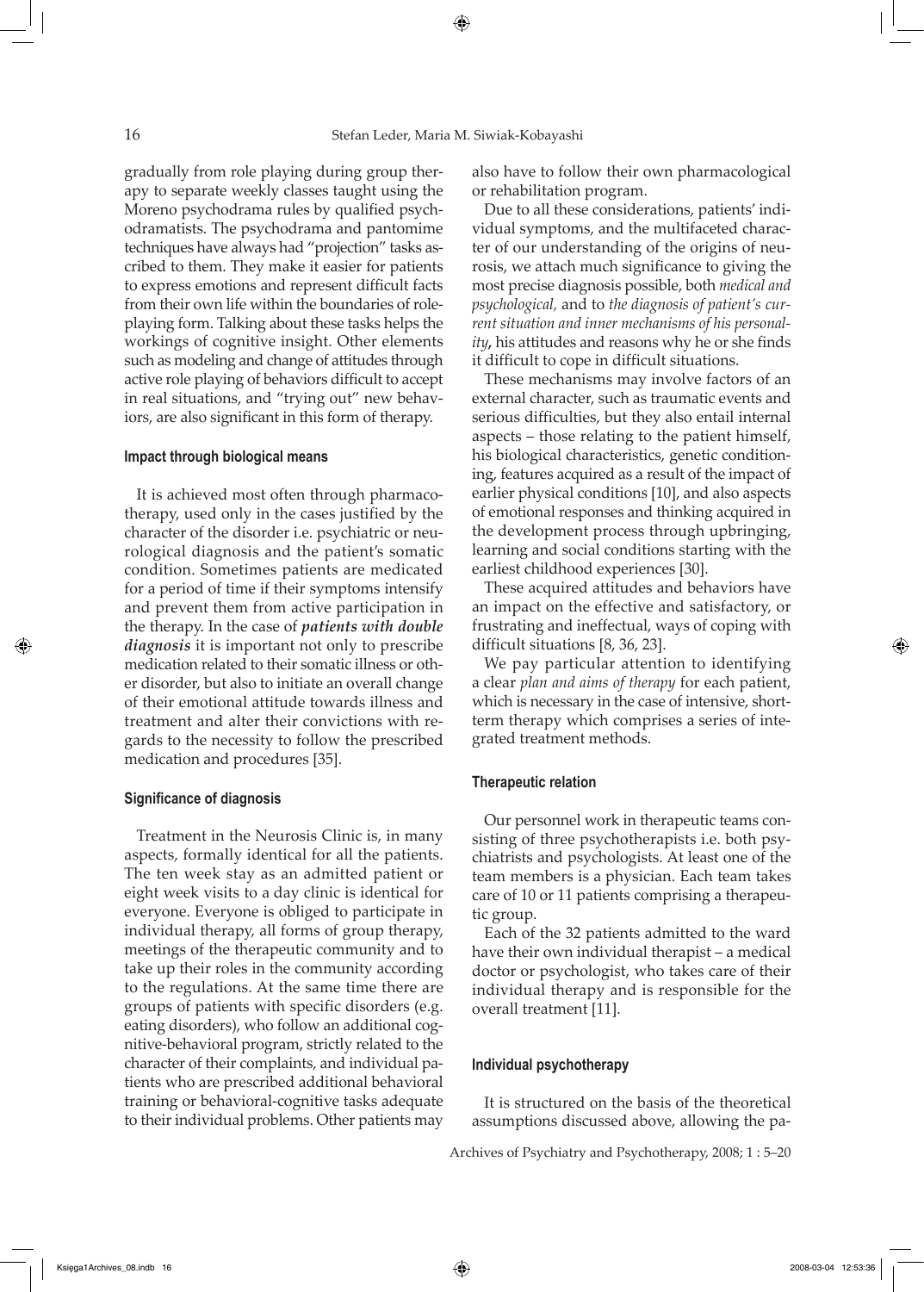tients to co-create and experience a therapeutic relationship - a creative emotional contact with another person, which is so essential in the process of therapy and learning. This relationship provides grounds for acting out emotions felt for significant persons in one's life, especially those that played a similar role to the patient's parents, working with these emotions and building up an insight into typical functional mechanisms and their contribution to the internal and external conflicts which result in symptoms.

At the beginning of the treatment patients also acquire a lot of information through individual contact with a therapist and learn in a more "passive" way [13] [14], which fulfils their expectations for help, care and information [37]. In the second phase of working out an insight, patients actively solve their problems with the aid of a therapist. Dual contact with an individual therapist also creates the possibility of individualization in using additional psychotherapeutic techniques, such as the introduction of additional behavioral or cognitive techniques, or sometimes (though very seldom) such methods as hypnotherapy. This relationship also supports pharmacological or detoxification treatment when necessary. In cases where the individual therapist is not a doctor, all medical problems are referred to the doctor working on his team.

Looking back at the influence of practice and theory applied to the therapeutic relationship in the Neurosis Clinic, it appears that at the beginning the role of the individual therapist was very much in tune with the widespread practice in all areas of psychotherapy, and the model used was that of therapist as authority.

It was closer to the role of an expert doctor, who identified problems and recommended various courses of action (including the analysis of the charactereological causes and psychological mechanisms behind disorders), or to the role of the psychoanalyst – an anonymous authority producing interpretations in strictly defined theoretical categories, or - as psychagogics and certain contemporary American cognitive schools would have it – the role of a diagnostician pedagogue.

The humanist schools of the 1960s and existential theories influenced the change of the authoritarian model of a therapist. Without depriving

Archives of Psychiatry and Psychotherapy, 2008; 1 : 5–20

therapists of authority the new views required that "unconditional approval" (see Kronfeld's words, published a few decades prior to the emergence of humanist psychiatry, quoted by Leder earlier, about "medical –humane" "guidance given to a suffering person") all the way to "common existence in the world of two human beings" proposed by existential psychotherapists. In this last case it seems that the specifics of the particular roles of a searching patient and a therapist who gives help might be lost.

In the therapy system used in the Neurosis Clinic, the *therapeutic relationship is seen realistically, as a therapeutic alliance and co-operation.* It is not perceived in the psychoanalytical categories of transference i.e. the unrealistic redirection of early childhood conflicts, although we appreciate the significance of patients' early experiences as a source of knowledge about the way they had learnt to evaluate themselves and the people close to them and the way they had learnt their emotional responses and behaviors. These experiences affect their later interpersonal relationships in all kinds of situations, including the therapeutic relationship; the phenomenon which allows us to work on changing perceptions, evaluations, responses and behaviors.

A therapist remains in his role as a professional providing help but he is also trying to acknowledge the patient's autonomy, stimulate an independent search for the origins of disorders, for naming emotions, observing relationships with significant others throughout the patient's life, looking into the patient's experiences, convictions, emotions and their role in the origins of disorders. Individual therapy sessions are not structured in the same way as in most cognitive therapies. They follow a set plan but their subject and structure is dependent on the problems most essential to the patient in a given moment of therapy. The individual therapist is in continuous contact with other members of the treatment team, which allows for close integration of various treatment methods.

#### **Impact through the therapeutic group**

*Group psychotherapy* is one of the main methods of therapy in the clinic. It creates an opportunity for active social learning in verbal contact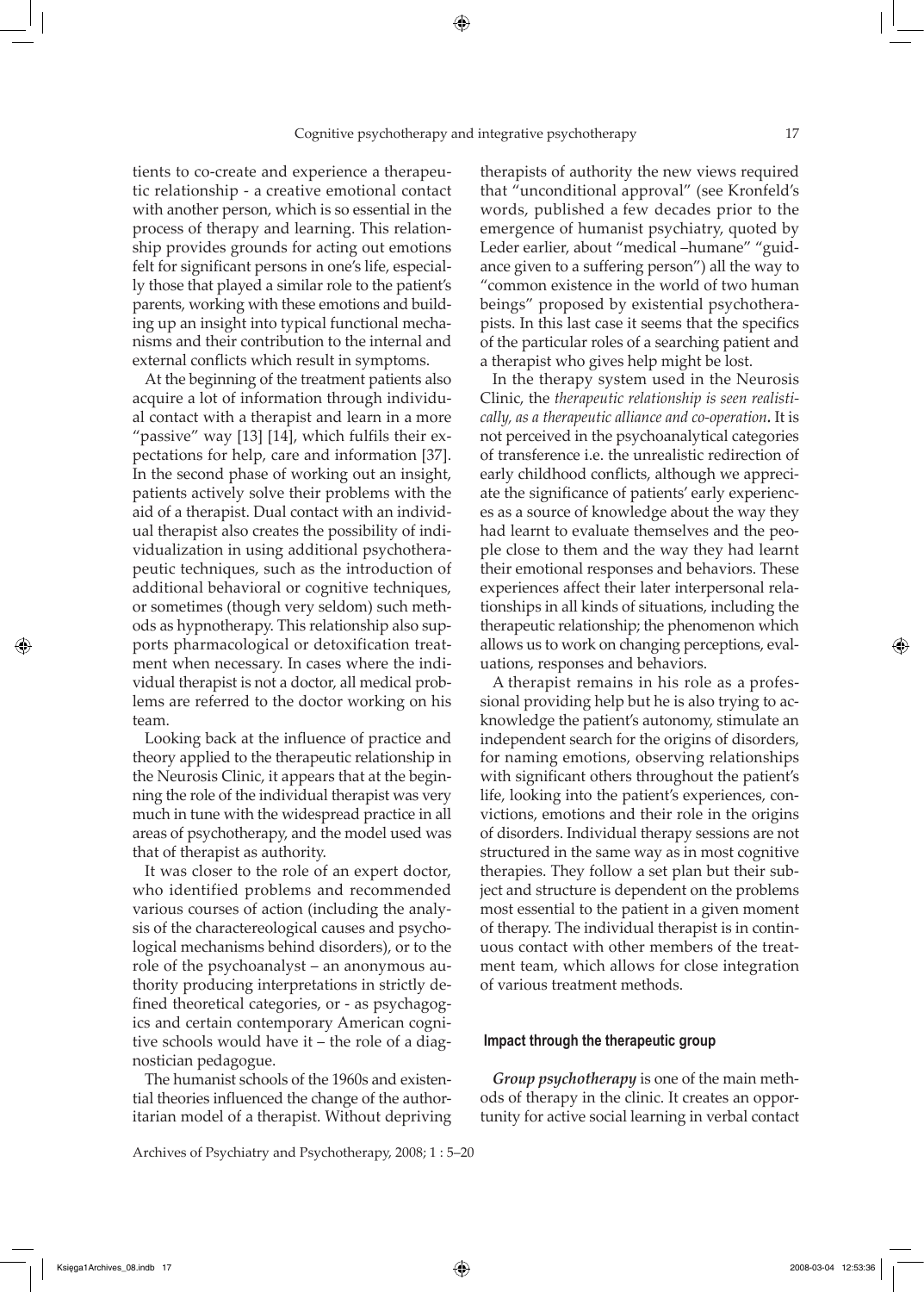with group members and therapist. It is based on the process of group dynamics. The therapist plays the role of a moderator, sometimes inspiring various group activities, putting forward hypotheses or interpretations but avoiding being in the center of attention for group members.

The issues discussed at the meetings include the work on the "here and now" set of problems and the life story of each patient. The group tries to form perceptions of emotional responses and behaviors characteristic of and repetitive for a given patient in various situations, at present and in the past. Members of the group are learning through cognitive analysis and attempts to solve the problems discussed during the session but also, and above all, through interactions, modeling and group dynamics [38, 39, 31, 40, 13, 41]. One of the crucial elements of group dynamics, considered to be a key medium of therapeutic change is group cohesion [42, 43, 41]. Social perception is an important element affecting cohesion and so essential to group dynamics [44]. Group cohesion makes group therapy easier in other sessions conducted with the same clients such as psychodrama, pantomime, psychodrawing, music therapy, choreotherapy and occupational therapy. Integration of all therapeutic activities in this model of psychotherapy takes places in conditions of a *therapeutic community involving all patients and personnel*, as mentioned.

Throughout their treatment, patients play various social roles, they consecutively become members of the patients' council for at least a week, they become formal group leaders for a week and have various duties on the ward. The participation in self-government activities gives patients the opportunity to practice management skills, organizing various events such as parties, excursions, but also to discuss training, appoint and coordinate persons on duty, chairing community meetings etc. Other duties, such as the cleaning or preparation of rooms before classes, or serving as a trainer in behavioral training, help to exercise actions that are beneficial to others. The weekly community meetings provide a forum for an exchange of information and discussion on common work and issues involving the whole community. Every week, the meeting begins with the summary of the groups' work for the previous week to exchange information about things that are important to the whole community. What follows is a discussion on the current affairs of the whole community and of its individual members. The atmosphere of these meetings and issues discussed are dictated by community dynamics and they vary depending on group members and the progress of the therapeutic process [32].

The comprehensive and integrative character of the treatment are, on the one hand, unquestionably beneficial, if only because of the variety and wide range of treatment which increases the effectiveness of short-term, intensive therapy in the hospital ward. However, the fact that the activities are organized concurrently in three social contexts often produces a "conflict of interests" – e.g. the interests of individual patient vs. the interests of the whole group and the therapeutic community. Problems are often caused by far fetched individualization while, in principle, the same complex of methods is used in the treatment of all the patients.

In the last few years, more and more patients diagnosed with anorexia and bulimia have been hospitalized, as a result of the more frequent occurrence of eating disorders. With this special group of patients we have to take care of their somatic condition, while also facing up to the challenge of introducing a special behavioral program of therapy. The program is aimed at changing the patient's habits relating to eating and cleansing. It requires a separate contract, which puts this subgroup of patients in a different situation, restricting their participation in some of the activities of the therapeutic community, often creating additional problems and tensions. The attempt to integrate the treatment of patients with various diagnoses, each requiring a specific handling, produces a serious challenge and creates problems, especially if one diagnostic group is prevailing in the community. This aspect reveals one more meaning of the term "integration' in relation to an institution applying a specific model of psychotherapy.

All these challenges put a lot of demand on the team of therapists. They not only refer to the specific psychotherapeutic skill, but also to the ability to work in the team, transfer information, work out and modify co-operation methods and coordinate various specific methods in service of a specific aim. It is a difficult task and it often

Archives of Psychiatry and Psychotherapy, 2008; 1 : 5–20

⊕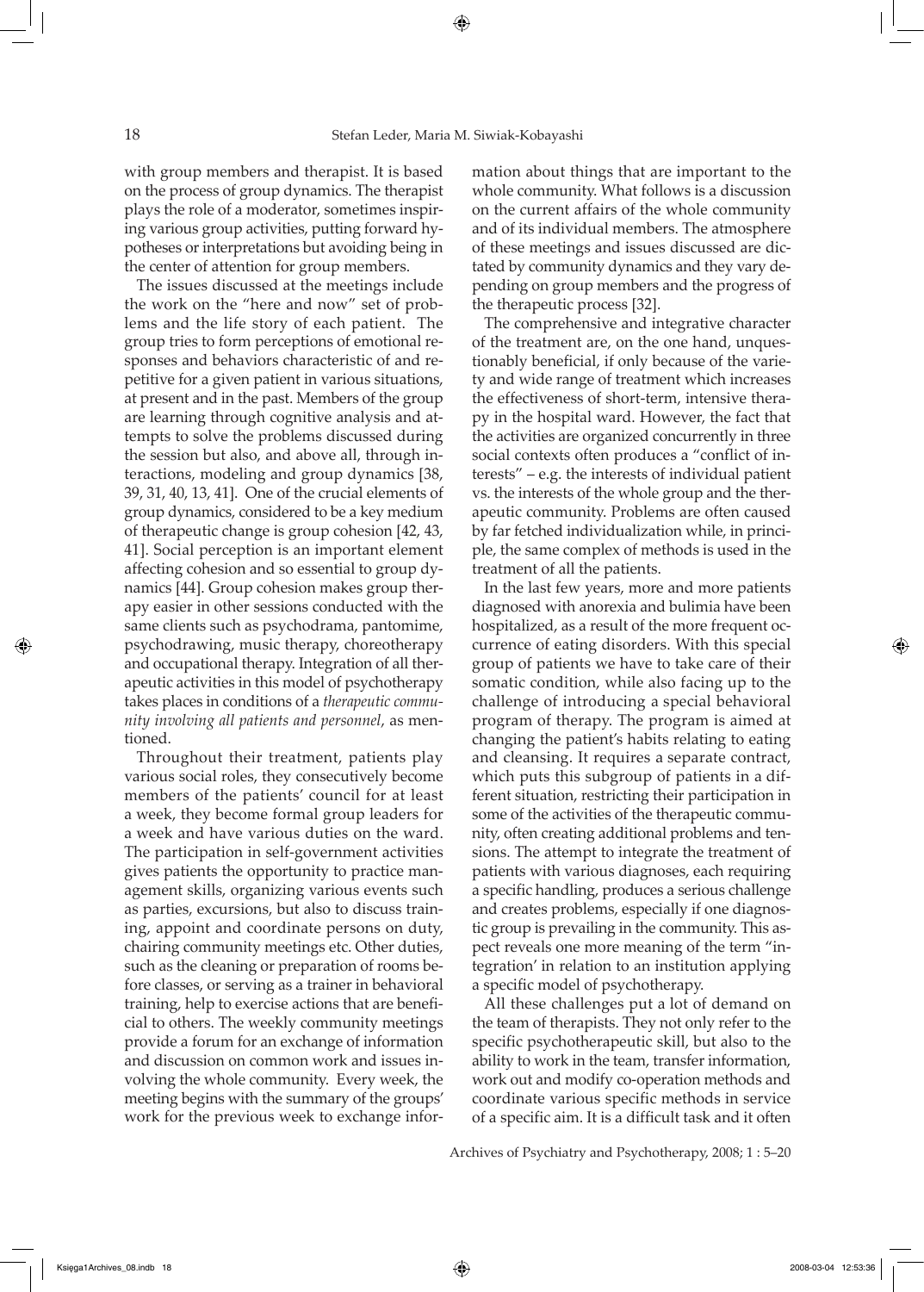generates various tensions in the team, which we are trying to solve with varied degree of success. Sometimes we introduce the elements of own work or elements of supervision.

In the last years, when Professor Leder retired and was not directly involved in the work in the clinic as a team member, he was often - regularly or when required - involved as a group supervisor, helping to understand and solve the team's emotional problems.

When, in the 1970s, the systematic theoretical training of psychotherapists was supported by the training groups, the employees of the clinic participated eagerly. A system for training of the new employees was worked out: they took in the training groups, first as members of the group trying to feel the dynamics of the group, experiencing their own role as a group member, and then as the observers, co-trainers and trainers. This is how, based on social learning they gained skills allowing them for a fuller understanding of a role of a therapist, through experiencing the emotions of a patient and the group dynamics form the member level.

I hope this presentation makes it clear that the integrative approach in psychotherapy, treating patients as individuals but also members of a community, and also approaching the problems and tasks facing the therapists, produces a lot of challenges and difficulties but at the same time it seems irreplaceable in intensive, short-term psychotherapy offered by an institution such as the hospital ward or daytime clinic.

# **REFERENCES**

⊕

- 1. Dubois PC. Psychonévroses et leur traitement moral: lecons faites à l'université de Berne. Paris: Masson et Cie, Éditeurs; 1904.
- 2. Kronfeld A. Psychagogik oder psychotherapeutische Erziehungslehre. In: Birnbaum K, red. Die psychischen Heilmethoden. Für ärztliches Studium und Praxis. Leipzig: Thieme; 1927.
- 3. Frank J. Persuasion and healing. New York: Schocken Books; 1973.
- 4. Miasiszczew WN. Licznost' i Niewrozy. Leningrad: Leningradskij Universitet; 1960.
- 5. Allport GW. The historical background of modern social psychology. In: Lindzey G, ed. Handbook of social psychology, Vol 1. Cambridge, MA: Addison-Wesley; 1954. p. 3—56.

Archives of Psychiatry and Psychotherapy, 2008; 1 : 5–20

- 6. Mahoney MJ. Cognition and behavior modification. Cambridge, Mass.: Ballinger; 1974.
- 7. Leder S. Treatment of neuroses. Med. World, 1962, 97(9): 97—109.
- 8. Leder S. Nerwice. In: Dąbrowski S, Jaroszyński J, Pużyński S, eds. Psychiatria. Warszawa: PZWL; 1987. p. 160—210.
- 9. Leder S. Zróżnicowana terapia zaburzeń nerwicowych. Psychoter. 1988, 4(66): 21—26.
- 10. Bekkarewicz B. Związek wczesnych objawów nerwicowych z późniejszym obrazem klinicznym i przebiegiem nerwicy. Biul. Inst. Psychoneurol. 1972, 3, 75—86.
- 11. Czabała C, Siwiak M. Założenia i realizacja programu terapeutycznego w Klinice Nerwic Instytutu Psychoneurologicznego. Przegl. Lek., 1972, 29, 77(8): 771—775.
- 12. Leder S. Research on the outcome of psychotherapy considered from an eclectical viewpoint. In: de Moor W, Wijngaarden HR, eds. Psychotherapy: research and training Amsterdam, New York: Elsevier/North-Holland Press; 1980. p. 129—134.
- 13. Leder S. Oddziaływanie i uczenie się a psychoterapia w świetle doświadczeń własnych. Psychiatr. Pol. 1971, 6: 631—645.
- 14. Leder S. Psychotherapy: placebo-effect and/or learning. Proceedings of the Symposium on the Role of Learning in Psychotherapy, London: International Psychiatry Clinic. Churchill Ltd,; 1969. p. 114—135.
- 15. Leder S. Psychoterapia, psychiatria społeczna. Wybrane zagadnienia. Kraków: Biblioteka Psychiatrii Polskiej; 2000.
- 16. Rotter JB, Chance JE, Phares EJ. Applications of a social learning theory of personality. New York: Holt, Reinhart & Winston; 1972.
- 17. Bandura A. Social learning theory. New York: Prentice Hall; 1977.
- 18. Bigo B, Leder S. Hipnoterapia i autogenny trening w kompleksowej terapii zaburzeń nerwicowych w Klinice Nerwic IPN. Biul. Inst. Psychoneurol. 1972, 3, 97—110.
- 19. Bigo B. Behawioralna terapia grupowa, In: Wardaszko-Łyskowska H, ed. Edision II. Warszawa: PZWL; 1980. p. 146— 158.
- 20. Wolpe J, Lazarus AA. Behavior therapy technique. New York: Pergamon Press; 1966.
- 21. Dollard J, Miller NE. Osobowość i psychoterapia. Analiza w terminach uczenia się, myślenia i kultury. Warszawa: PWN; 1956.
- 22. Ellis A. Reason and emotion in psychotherapy. New York: Lyle Stuart; 1962.
- 23. Beck AT, Emery G, Greenberg RL. Anxiety disorders and phobias. A cognitive perspective. New York: Harper Collins Publishers; 1985.
- 24. Meichenbaum D. Cognitive behavior modification. Morristown, N.Y.: General Learning Press, 1974.

⊕